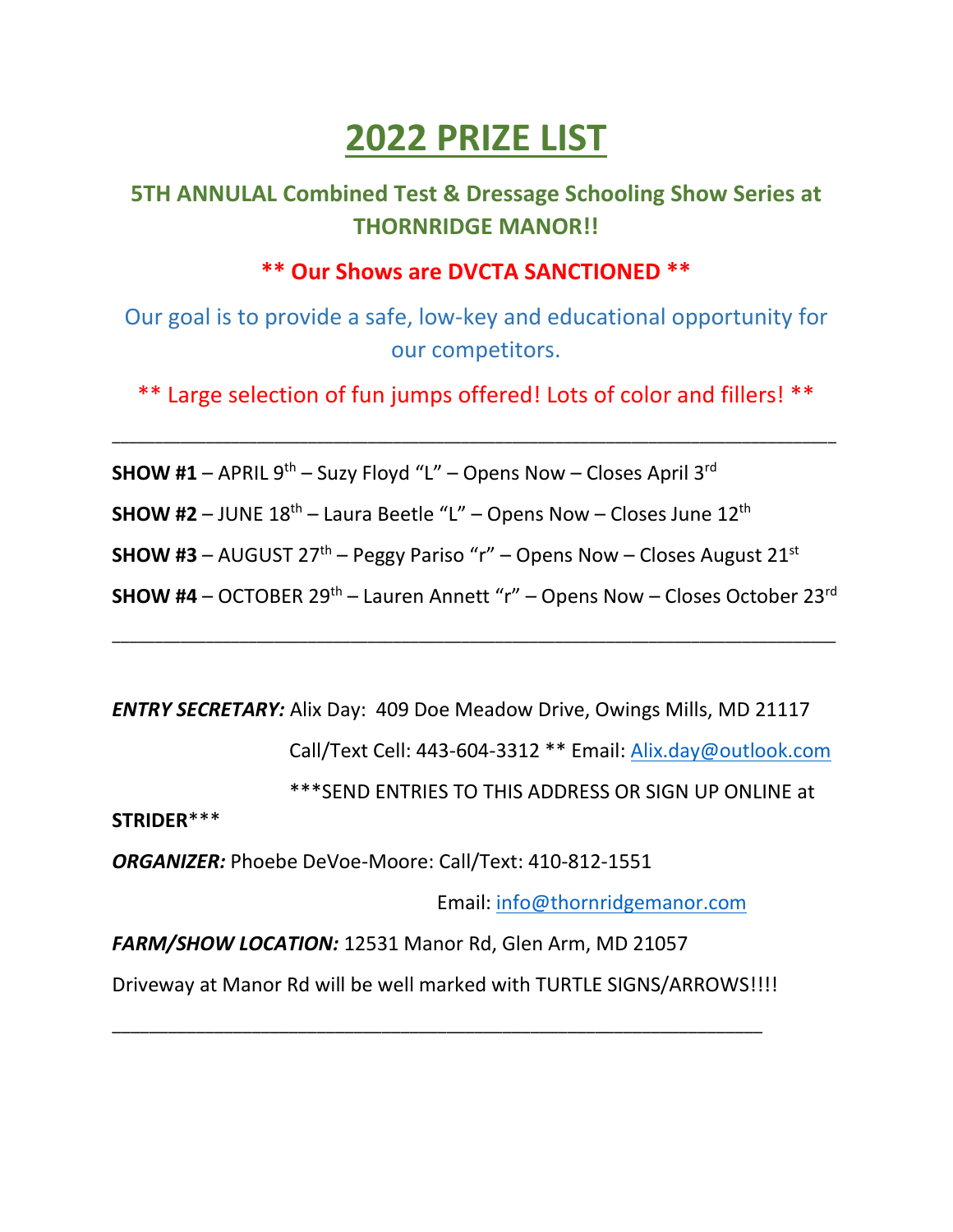## **ENTRY FEES:**

**CT DIVISION CLASSES** -- \$65 – Pre Enter – Ribbons to 8th Place

**JUMP ONLY CLASSES** -- \$20 -- Pre OR Post Enter – No Ribbons

**DRESSAGE ONLY CLASSES** -- \$45 – Pre Enter – Ribbons to 8th Place

**MFS/Pas De Deux CLASS** -- \$55 – Pre Enter – Ribbons to 8th Place

**LATE FEE** -- \$25 – Entry Arrival After Closing Date

### **RETURNED CHECK FEE** -- \$50

**Thornridge Manor SERIES CHAMPIONSHIP INFORMATION:**

TM Championship Ribbons and SPECIAL AWARD will be presented to ALL CT Divisions and to ALL Dressage Levels offered. To be eligible, must attend 3 of 4 shows to qualify for TM SERIES END CHAMPIONSHIP AWARDS. No memberships required!

## **IF YOU ARE A DVCTA MEMBER, YOUR SCORES FROM OUR SHOW SERIES WILL QUALIFY FOR DVCTA YEAR-END CHAMPIONSHIPS:**

DVCTA calculates your top 3 scores from for 2022 Awards. ALL of our judges meet DVCTA requirements. Detailed info on DVTA can be found on their website.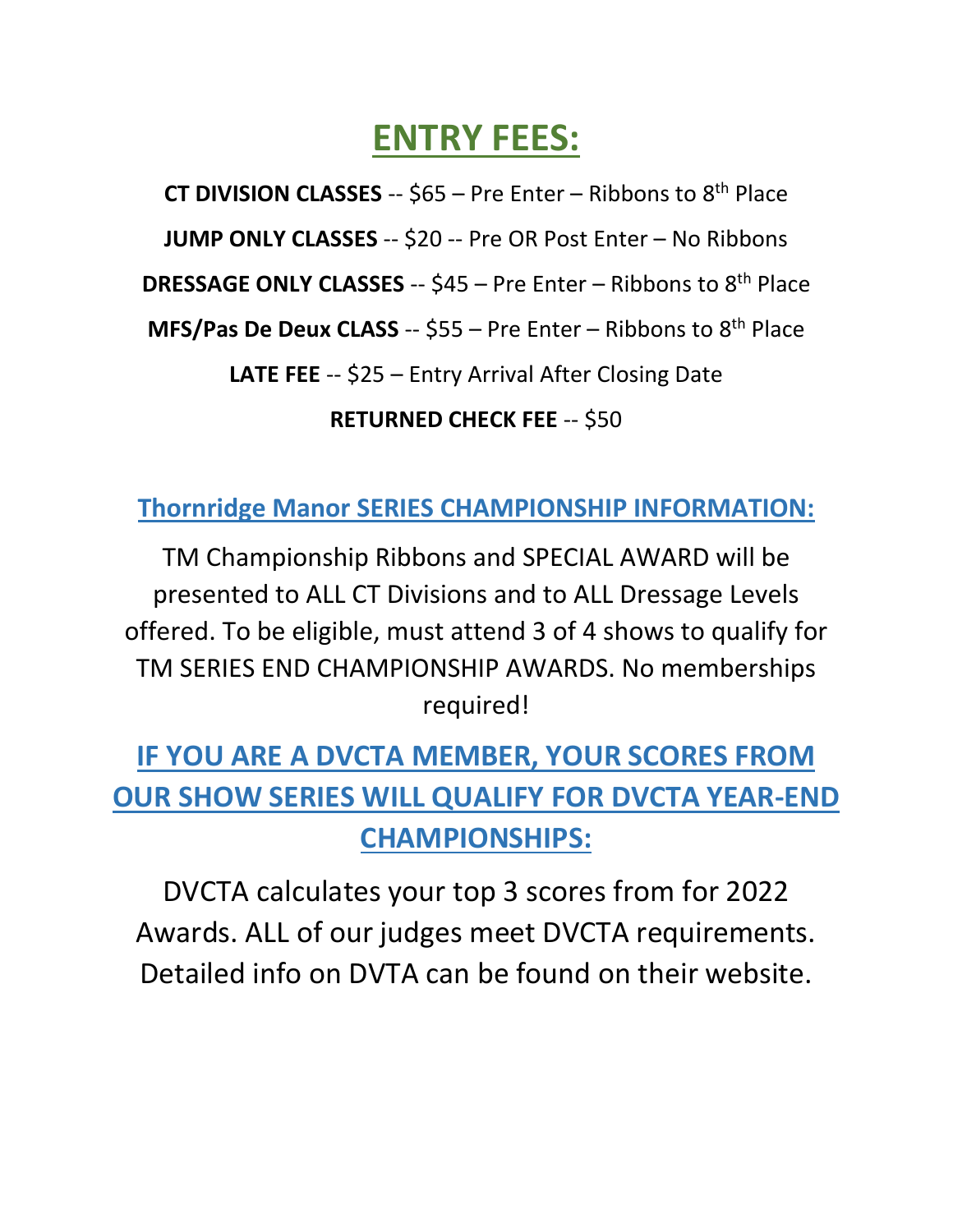# *PLEASE READ THE FOLLOWING SHOW SERIES INFORMATION CAREFULLY:*

Casual attired for rider and horse acceptable. Formal attire is choice of rider. Horses allowed any form of leg protection/gear.

*Required:* Rider ASTM/SEI approved helmet, boots with a heel.

All division/class dressage tests may be read. Dressage Test coaching not allowed.

Whips are allowed in dressage and jumping. Bits will not be policed.

Jumping rounds are *not timed*. Jump round coaching is allowed.

May enter same class more than once AND may ride the same dressage test more than once without penalty of HC. Be clear on entry form which test(s) you plan to ride. Unique to us: ALL scores will count toward show class placings and series champs!!!!!!

Option is available to enter any Division/Class as "HC" – no ribbons if this is noted on your entry.

USEF 2022 Eventing Tests A & Leadline Test & USDF Intro Tests will be ridden in small ring. 2019 USEF Dressage Tests will be ridden in large ring. WDAA & NWHA Tests ridden in ring size that test note. IEA Rider Tests ridden in small ring.

#### FOR CLASS 1&2 Mud Turtle CT/Ground Poles – Option to ride ground poles with or without a "lead-line-handler." Your Choice!!!!!!!

MFS Competitors: Must provide ability to play own music.

*Dressage WarmUp Ring:* Sand and rubber lighted indoor, full size.

*Dressage Test Competition:* Sand and rubber outdoor, adjusted for small or full ring size.

*Jump Warm Up and Competition Course:* Fairly level and fine mowed grass area. Several new creative jumps are added every year!!!!!

*Food:* Not available, plan accordingly for your day.

*Parking:* Follow signs and/or parking attendant instructions. Fairly level grass pasture. Please take manure home with you!

Barn is restricted from competitors (unless a resident). Show secretary, results and ribbons will be located in grass area by the outdoor arena. Port-a-potty located in barn parking lot.